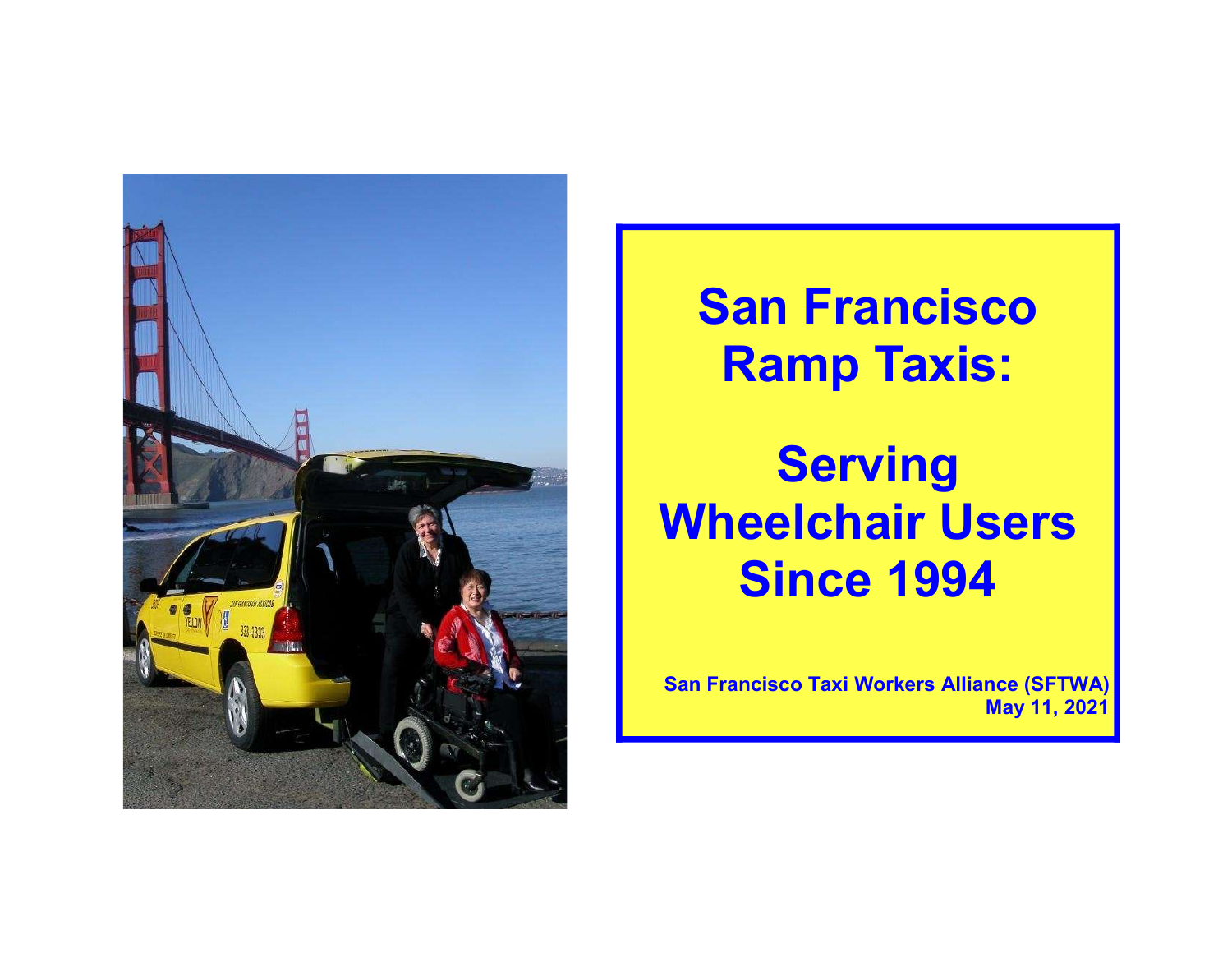### SB 1376 requires the CPUC to allow WAV service providers it does not regulate to apply for access funding:

"'Access provider' means an organization or entity that directly provides, or contracts with a separate organization or entity to provide, on-demand transportation to meet the needs of persons with disabilities."

Public Utilities Code Section 5440.5(a)(1)(c).

"The commission shall distribute funds in the Access Fund on a competitive basis to access providers that establish ondemand transportation programs or partnerships to meet the needs of persons with disabilities, including wheelchair users who need a WAV . . . ."

Public Utilities Code Section 5440.5(a)(1)(c).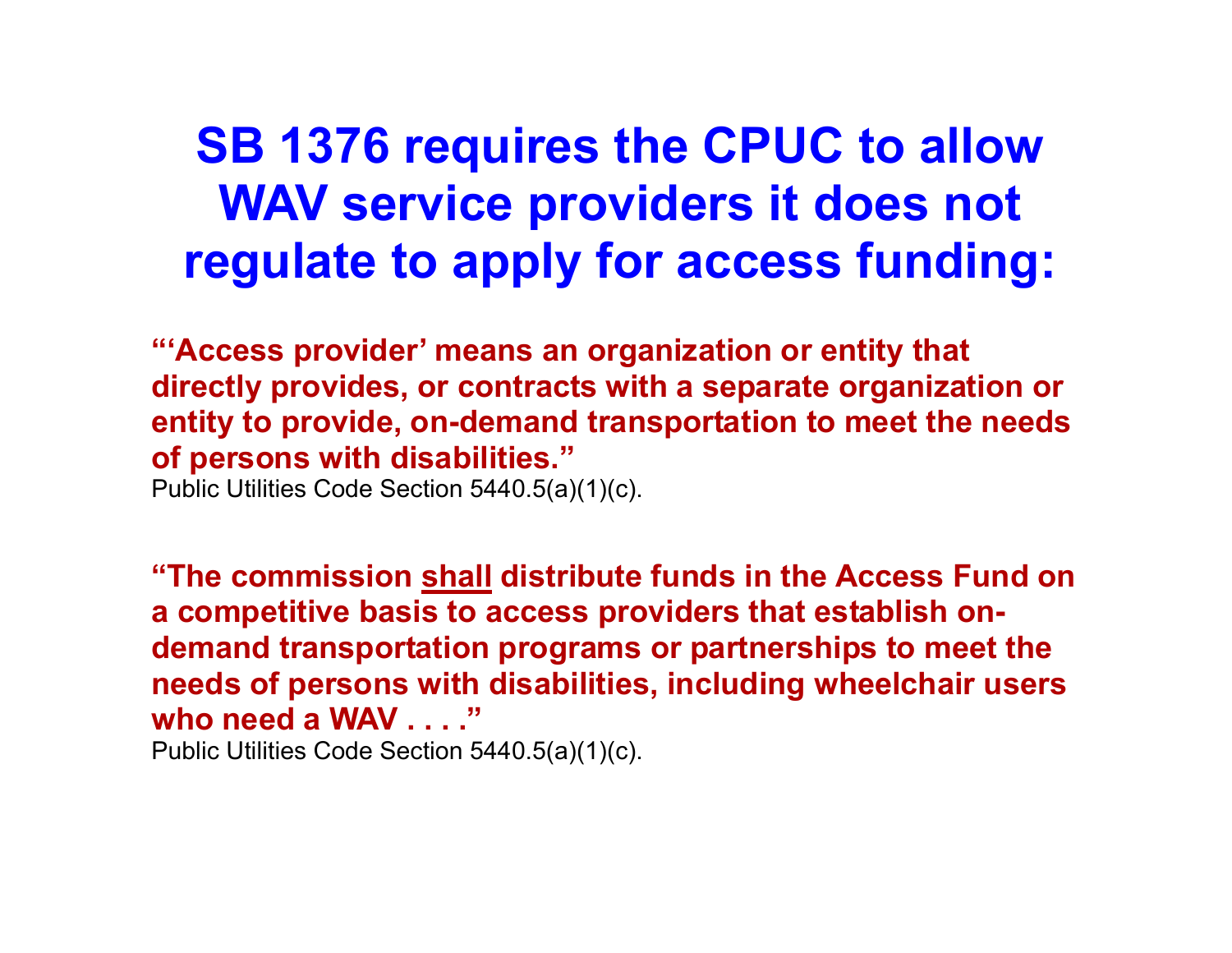# SF ramp taxis are highly qualified to provide WAV service:

- They have been doing so for 27 years.
- They gave close to 10,000 rides to wheelchair users in 2020, almost 80,000 over the past 7 years.
- They are insured for \$1 million for all paratransit trips, including ramp taxi trips.
- They are subject to rigorous annual or semi-annual inspections by SFO's Ground Transportation Unit.
- Drivers are trained, committed professionals. They are permitted by and accountable to the SFMTA.
- Drivers are subject to mandatory drug and alcohol testing.
- Drivers undergo fingerprint background checks, considered the Gold Standard by law enforcement.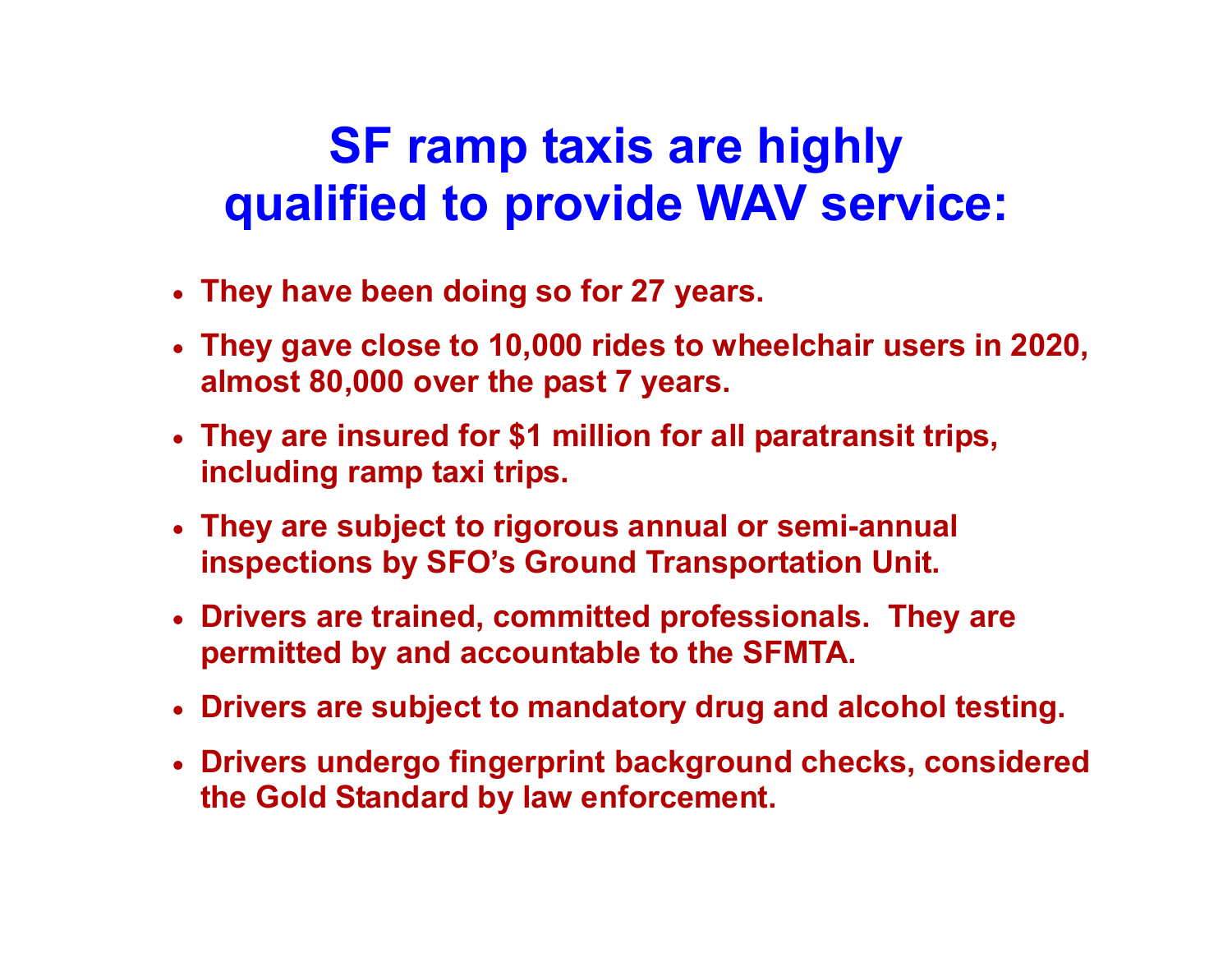# The Commission must ensure that ALL carriers seeking access funding meet the same high standards:

CPED has proposed appropriate safety standards for Access Providers. The main items are:

- **Background checks**
- Insurance minimums
- Driver training
- Drug and alcohol testing
- Vehicle Inspections

These requirements would apply to all WAV providers, regardless of whether or not they are Commission-regulated.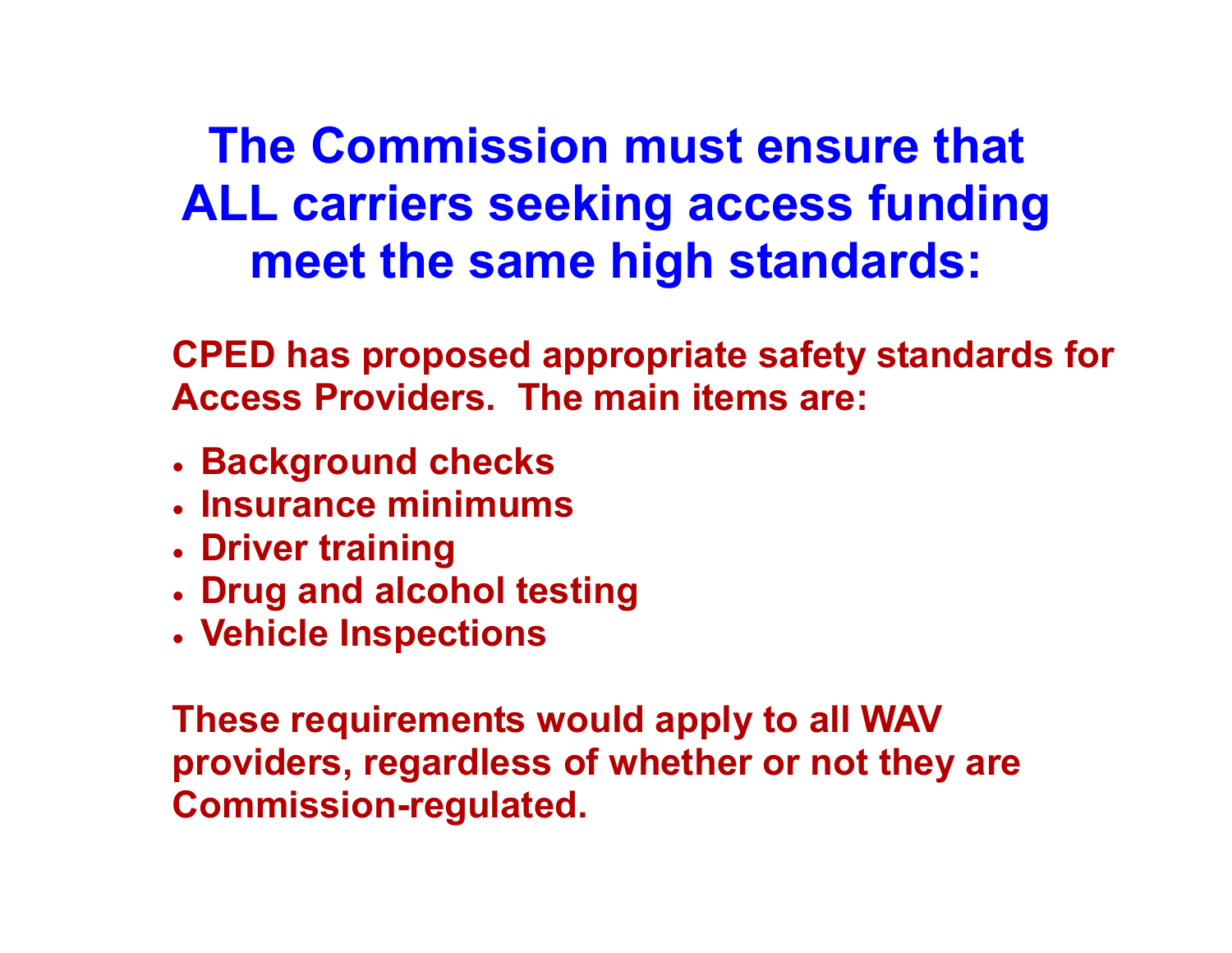# How SF taxis compare to TCPs and TNCs under CPED's proposed standards:

| <b>Subject</b>                                        | <b>SF Taxi</b>                                                                                                                                  | TCP                                                                                                                                            | <b>TNC</b>                                                                                                                                  |
|-------------------------------------------------------|-------------------------------------------------------------------------------------------------------------------------------------------------|------------------------------------------------------------------------------------------------------------------------------------------------|---------------------------------------------------------------------------------------------------------------------------------------------|
| <b>Criminal</b><br><b>Background</b><br><b>Checks</b> | "Live Scan" fingerprint<br>background checks<br>accessing CA-DOJ<br>databases required                                                          | Not required unless carrier is<br>primarily engaged in<br>transporting children under<br>18.                                                   | Private background checks,<br>which only have access to<br>public records required                                                          |
| <b>Liability</b><br><b>Insurance</b>                  | \$1 million for Paratransit<br>rides                                                                                                            | \$750,000 for vehicle with<br>seating capacity of 7<br>passengers or fewer                                                                     | \$1 million when matched<br>with or transporting<br>passengers                                                                              |
| <b>Driver</b><br><b>Training</b>                      | Online instruction for all<br>drivers, plus in-person<br>training for WAV drivers on<br>safety, securements,<br>sensitivity training, etc.      | Must have training program<br>under state law;<br>government-sponsored<br>training not required                                                | Must have driver training<br>program on file with CPUC;<br>government-sponsored<br>training not required                                    |
| Drug &<br><b>Alcohol</b><br><b>Testing</b>            | Mandatory pre-employment,<br>post-accident, reasonable<br>suspicion, follow-up and<br>return-to-duty testing                                    | Mandatory pre-employment,<br>post-accident, random,<br>reasonable suspicion, follow-<br>up and return-to-duty testing                          | "Zero-tolerance policy" does<br>not include mandatory<br>testing                                                                            |
| <b>Vehicle</b><br><b>Inspections</b>                  | Semi-annual or annual<br>inspections of dozens of<br>vehicle equipment<br>components conducted by<br>SFO's Ground<br><b>Transportation Unit</b> | 19-point inspection every 12<br>months or 50,000 miles,<br>conducted by state-licensed<br>facility; SFO GTU conducts<br><b>TCP</b> inspections | 19-point inspection every 12<br>months or 50,000 miles,<br>conducted by state-licensed<br>facility; no government-<br>conducted inspections |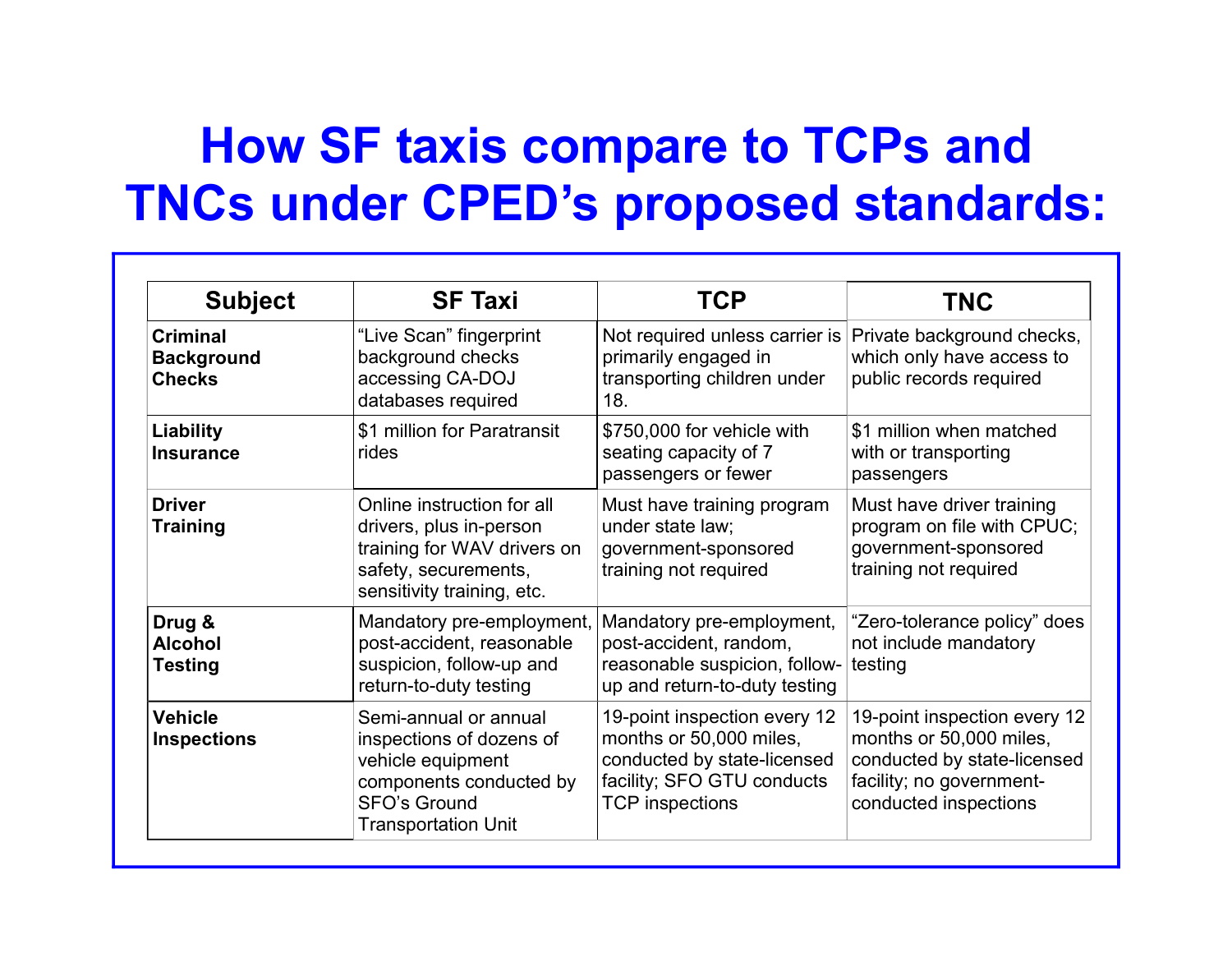### Ensuring compliance with Access Provider safety standards:

- The Commission will establish safety standards that Access Providers must meet for certification.
- The Access Fund Administrator will be charged with determining compliance with the standards established by the Commission during review of the funding application.
- Access Providers will be contractually obligated to adhere to required standards.
- The AFA will be authorized to conduct audits if necessary to verify compliance.